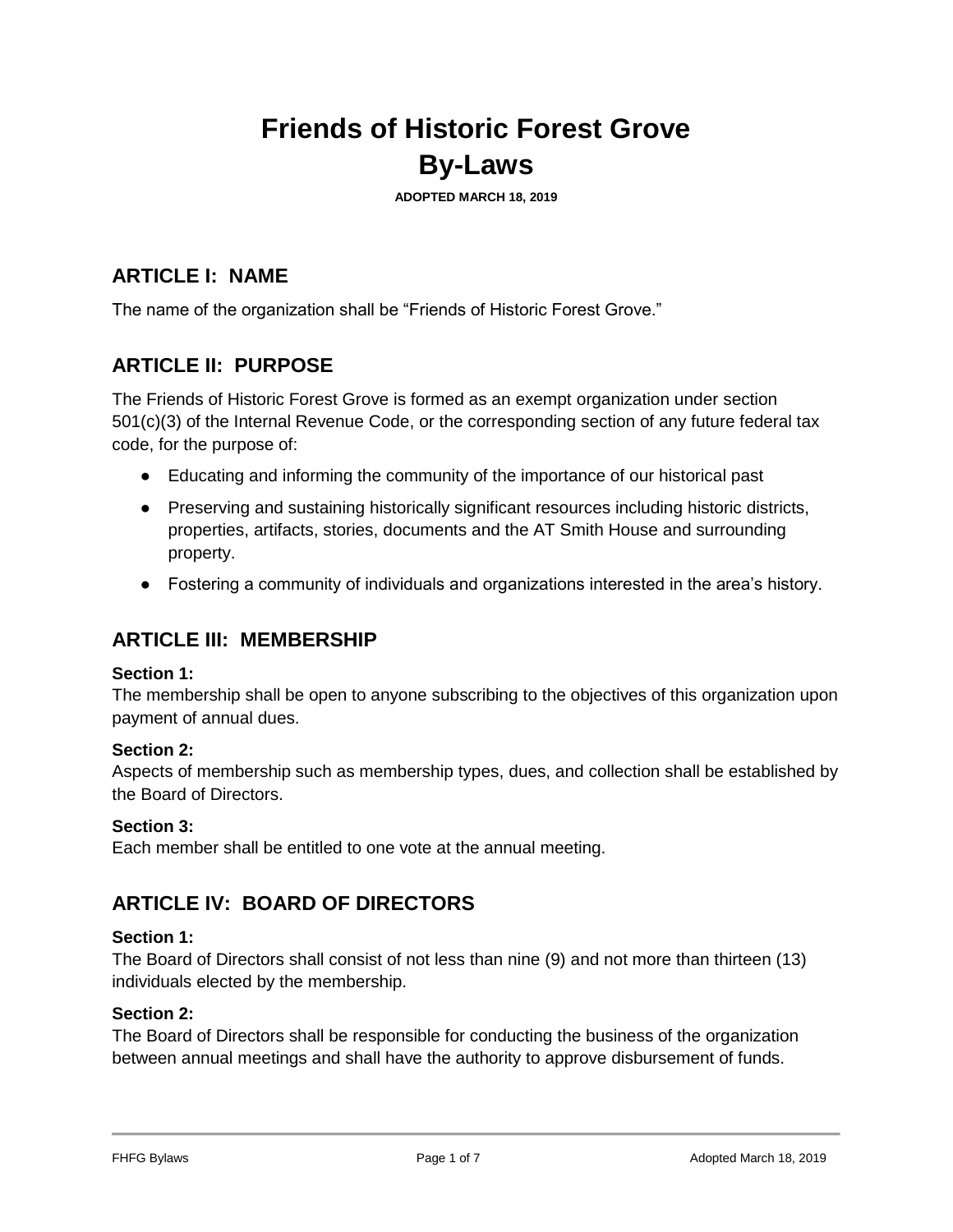The term of office is defined as two (2) years. Directors shall serve no more than three consecutive terms. Following three consecutive terms, a Director must wait one year before being nominated to the board again.

#### **Section 4:**

The Board may, in its discretion, identify areas of expertise that would benefit the board, and provide those areas to the Nominating committee for its consideration in recruiting qualified candidates. The minimum qualification of a board member is that the candidate must be a member of FHFG.

#### **Section 5:**

A quorum shall consist of a majority of the Board of Directors.

#### **Section 6:**

In the event that a director resigns or is otherwise removed from the FHFG board and the board no longer meets the requirements of Article IV Section 1, a Nominating Committee shall be formed to nominate candidates to complete the term of the departed director. The board shall review the names presented by the Nominating Committee and vote. The person receiving the most votes will complete the remainder of the term of the departed director.

#### **Section 7:**

Board members must actively participate in the business of the organization. At the minimum, they must attend board meetings and participate in various committees or tasks for the organization. Board members also have fiduciary responsibility to the organization and the assets owned by the organization.

#### **Section 8:**

In the event that a director does not fulfill the obligations set forth in Article IV, Section 7, attempts shall be made by the Executive Committee to resolve the issues with that director. If that does not work, then the remaining board members have the authority, with a majority vote, to remove the director from the board.

## **ARTICLE V: OFFICERS**

#### **Section 1:**

The officers of this organization shall be board members and are as follows:

- President
- Vice President
- **Secretary**
- **Treasurer**

#### **Section 2:**

The principal duties of the officers shall be as follows:

**President:** Preside at all board meetings of the organization; appoint or ask for committee chairs with the exception of the AT Smith House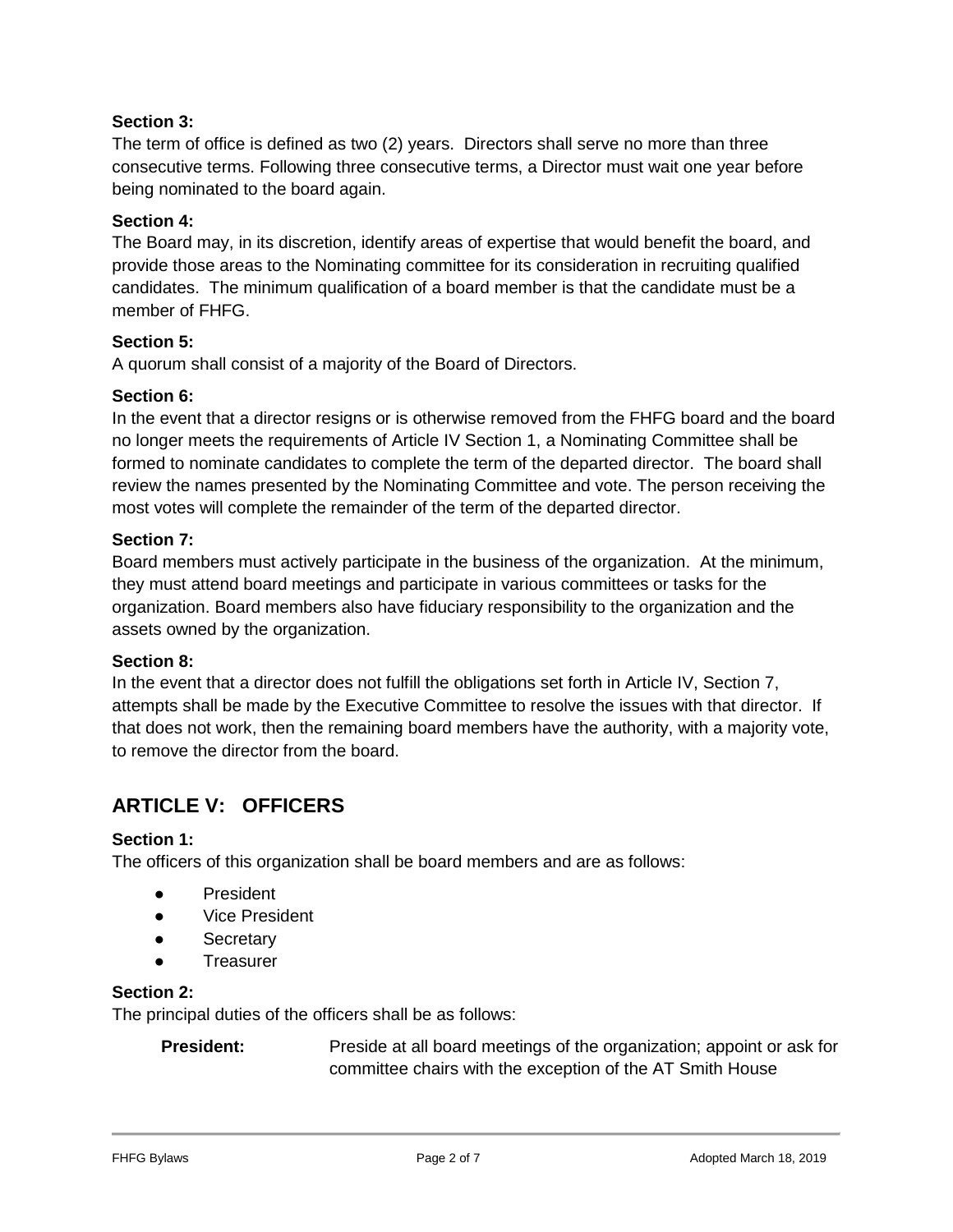|                        | chairperson; serve as ex-officio member of all committees; prepare<br>and provide copies of meeting agendas to all directors; and<br>represent the organization as the official spokesperson.                                                                                                                                                                                                                                                                                                                                                                                                                                                                                                                   |
|------------------------|-----------------------------------------------------------------------------------------------------------------------------------------------------------------------------------------------------------------------------------------------------------------------------------------------------------------------------------------------------------------------------------------------------------------------------------------------------------------------------------------------------------------------------------------------------------------------------------------------------------------------------------------------------------------------------------------------------------------|
| <b>Vice President:</b> | Learn FHFG Presidential duties and responsibilities as to be<br>prepared to perform the duties of the President. Fulfill the duties of<br>the President in his/her temporary absence. Serve as interim<br>President until the next annual meeting should the current<br>President not be able to serve the remainder of their elected term.<br>Assist President in maintaining order during board meetings.                                                                                                                                                                                                                                                                                                     |
| Secretary:             | Record minutes during meetings, including Executive Committee<br>and Board of Directors meetings; prepare and provide copies of<br>minutes as needed; manage physical and digital correspondence<br>which may include mail, voicemail, and email; help facilitate<br>procedures and policies for the organization; manage digital and<br>physical filing systems for documents and records.                                                                                                                                                                                                                                                                                                                     |
| Treasurer:             | Responsible for protecting FHFG financial assets. As such,<br>maintains financial records for the organization, proposes to the<br>board financial policy and procedures to be followed by FHFG,<br>works with President to propose an annual FHFG budget to be<br>voted on by the board, ensures safe money handling procedures of<br>the organization to safeguard internal and external theft or<br>misappropriation. Deposits funds promptly, writes checks for<br>authorized expenses, and reconciles bank accounts. Provides<br>monthly financial reports to the board. Provides needed financial<br>records to a qualified external bookkeeper/tax preparer for yearend<br>tax preparation and/or audit. |

Officers are elected by the membership during the annual meeting for a one (1) year term.

## **ARTICLE VI: EXECUTIVE COMMITTEE**

#### **Section 1:**

The Executive Committee will consist of the four (4) officers from the Board of Directors. The chairperson of the AT Smith House Committee is an ex-officio member of the Executive Committee.

#### **Section 2:**

The Executive Committee may meet in advance of Board of Directors meetings to discuss and determine issues that need to be raised to the Board of Directors for further discussion and resolution. They may also meet more frequently to discuss urgent FHFG matters that cannot wait until the next board meeting. The Executive Committee may make recommendations to the Board of Directors on suggested courses of action.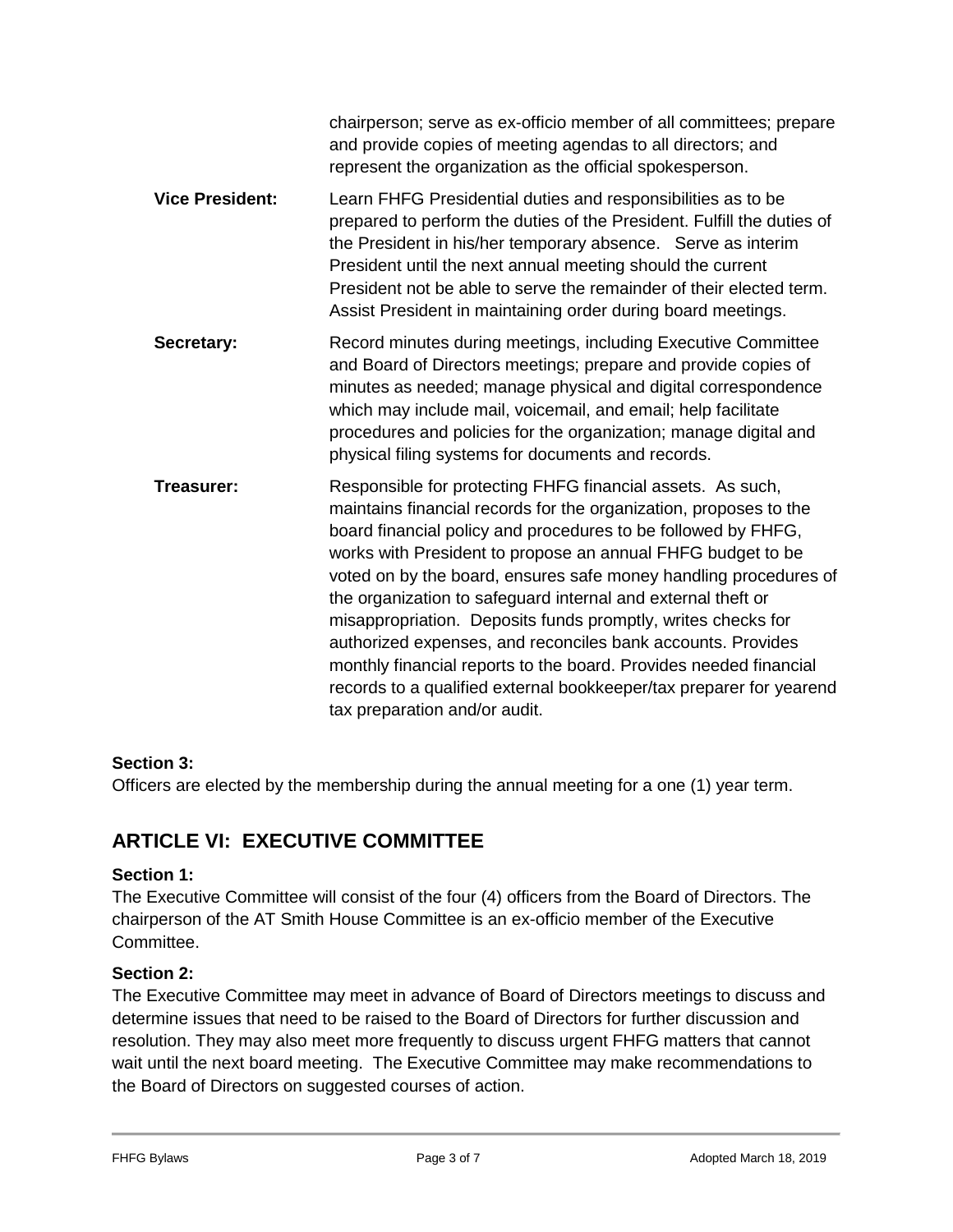The Executive Committee shall make decisions based on recommendations from the Board of **Directors** 

#### **Section 4:**

Any personnel or other sensitive issues that arise within the board will be attempted to be resolved by the Executive Committee first before taking it to the board.

#### **Section 5:**

Closely related persons (defined as spouses, domestic partners, parent/children, siblings) shall not simultaneously serve on the FHFG Executive Committee.

## **ARTICLE VII: NOMINATING COMMITTEE**

#### **Section 1:**

The Executive Committee will appoint a Nominating Committee composed of three (3) people: one person from the Executive Committee, one person from the board of directors, not on the Executive Committee, and one from the general FHFG membership.

#### **Section 2:**

The Nominating Committee will seek direction from the current Board of Directors for specific talents/skills that are needed for the next board. The Nominating Committee will then search for candidates with these skills. If a current Board Member with an expiring term has not reached the maximum number of consecutive board terms, the Nominating Committee will ask that board member if they want to continue serving on the Board.

#### **Section 3:**

The Nominating Committee will prepare a slate of officers and directors for the current members to vote upon during the annual meeting in May.

## **ARTICLE VIII: ATS HOUSE & PROPERTY COMMITTEE**

#### **Section 1:**

The purpose of the ATS House & Property Committee is to coordinate, supervise, and manage all day to day aspects of the AT Smith House and Property per the Board of Directors strategy and guidance for the ATS House & Property and to provide knowledge continuity of the property for the organization.

#### **Section 2:**

The ATS House & Property Committee is responsible for the following:

- Provide to the Board an annual recommended maintenance forecast and budget for approval by the Board;
- Provide & enforce procedures and policies for protecting and preserving the house and property;
- Provide for maintenance & upkeep of the ATS House, as permitted by the approved budget, in a timely manner to protect the house & property;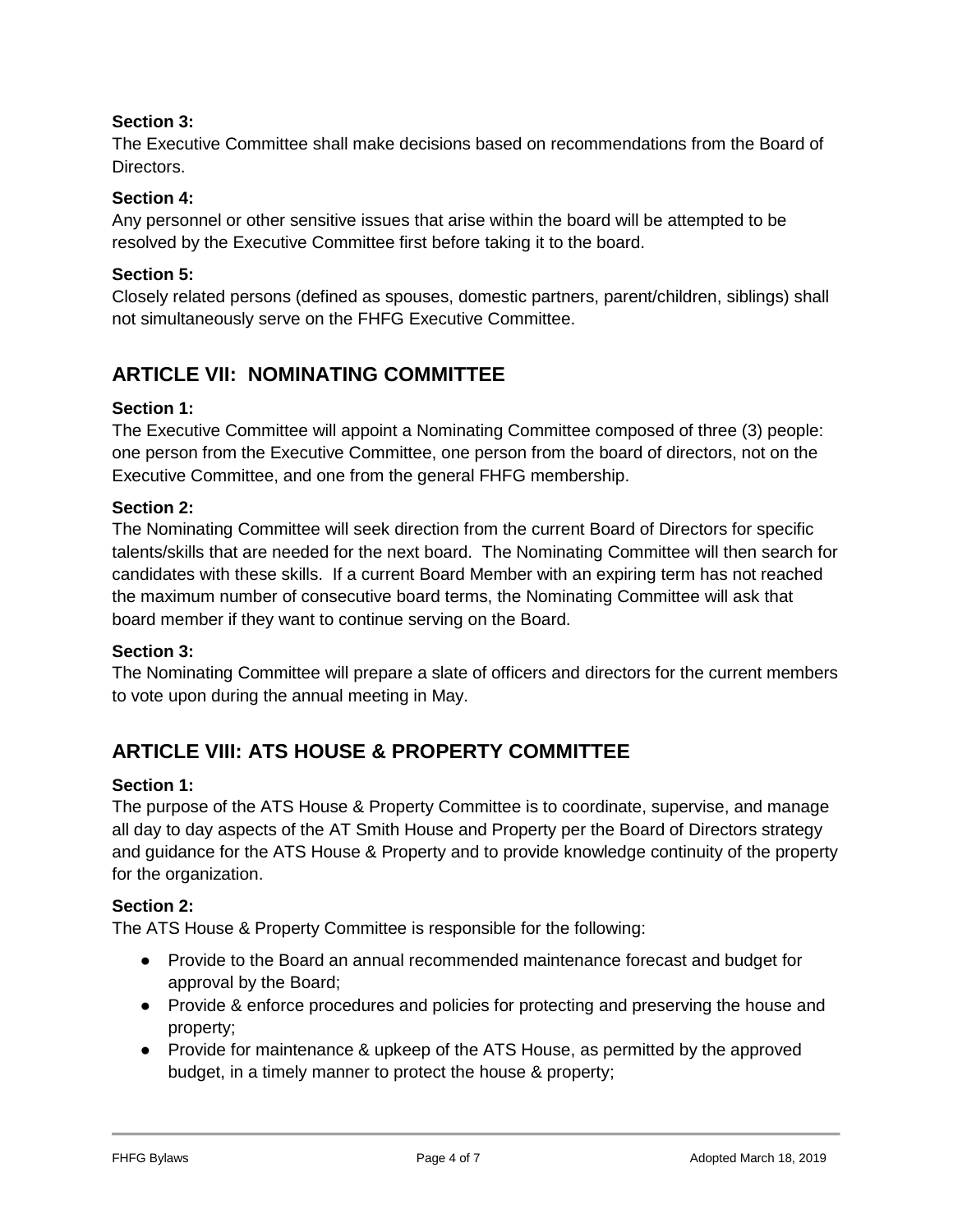- Respond to urgent situations that impact the safety/security of the ATS House in a timely fashion as to prevent damage, or other loss;
- Coordinate any activities or events that occur on the AT Smith property;
- Authorize any projects or projects that impact the appearance of the ATS House and property;
- Inform the Board immediately of urgent needs, unbudgeted expenditures required for the upkeep, safety, security of the ATS House and property;
- Provide a monthly report to the board on any important issues impacting the ATS House and property;
- Report to the board the names of all persons on the committee; and
- Liaison with the City of Forest Grove on community, government, or regulatory issues that may impact the property.

The Chairperson of this committee does not need to be an FHFG board member. The Chairperson is elected by the board each June through a simple majority vote. There are no term limits for the Chairperson of this committee; they serve at the pleasure of the FHFG board.

At least one person from the FHFG board shall serve on the ATS House & Property Committee.

This committee should be comprised of individuals with expertise, experience, or skills needed for the proper upkeep and maintenance of the property.

#### **Section 4:**

The Chairperson of this Committee is an ex-officio member of the FHFG Board and as such is expected to attend all FHFG board meetings.

## **ARTICLE IX: OTHER COMMITTEES**

### **Section 1:**

The President has the authority to create committees for the purpose of fulfilling specific missions/projects for FHFG such as events, marketing/communications, etc. The president shall formally announce the Committee during a board meeting and specify:

- The official purpose of the committee
- The duties/responsibilities of the committee
- Specify if the committee has a specific end date or is expected to operate indefinitely

The secretary shall record these details in the board minutes.

#### **Section 2:**

The President shall appoint the chair of any committee, subject to acceptance by the appointed chair. The board shall vote to approve the nomination.

#### **Section 3:**

The committee chairperson shall solicit additional board members, members from the FHFG membership, or community at large to serve on the committee. The committee is responsible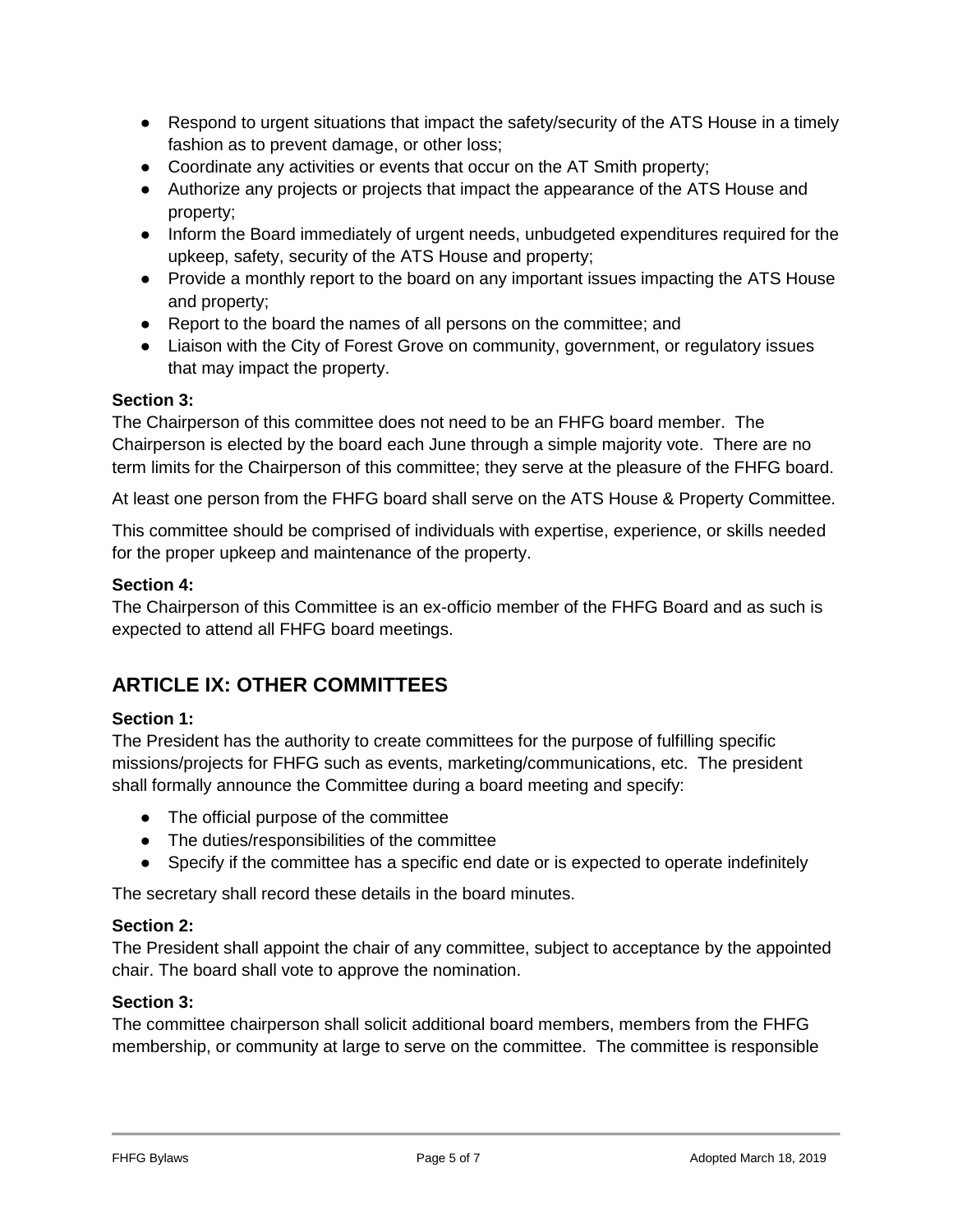for creating and requesting a budget from the Board. Without an approved Budget, no expenditures or fundraising may occur.

### **Section 4:**

At each Board meeting, the Chairperson of each committee shall report the status of its current activities, planned future activities, and, if applicable, the status of its budget.

#### **Section 5:**

Committees have only so much authority as the Board provides. Because of this, committee members shall not adopt specific titles of treasurer, secretary, president, etc, unless specifically authorized by the Board.

Unless requested by the President and authorized by the Board, no committee shall be formed to represent the mission or activities of FHFG in place of the Board.

## **ARTICLE X: MEETINGS**

#### **Section 1:**

The Board of Directors will conduct business at monthly meetings, with the months of December and July being optional meetings should there be no official business to conduct. Additional meetings may be called at the discretion of the Executive Committee should urgent issues arise.

#### **Section 2:**

The fiscal year shall be May 1 through April 30.

#### **Section 3:**

The annual meeting of the membership shall be held in May. All members will be notified at least two (2) weeks prior to the annual meeting.

#### **Section 4:**

The Board of Directors may optionally schedule additional general membership meetings should there be a business need to do so.

## **ARTICLE XI: PROCEEDINGS**

#### **Section 1:**

All proceedings of the organization shall use "Robert's Rules of Order" for guidance.

## **ARTICLE XII: FISCAL POLICY**

#### **Section 1:**

FHFG shall establish an annual fiscal budget.

#### **Section 2:**

The treasurer is authorized to sign expenditures up to \$250. Any expenditure of \$250 or more requires the signatures of two officers. Any expenditure over \$2,000 requires the approval of a simple majority of the board.